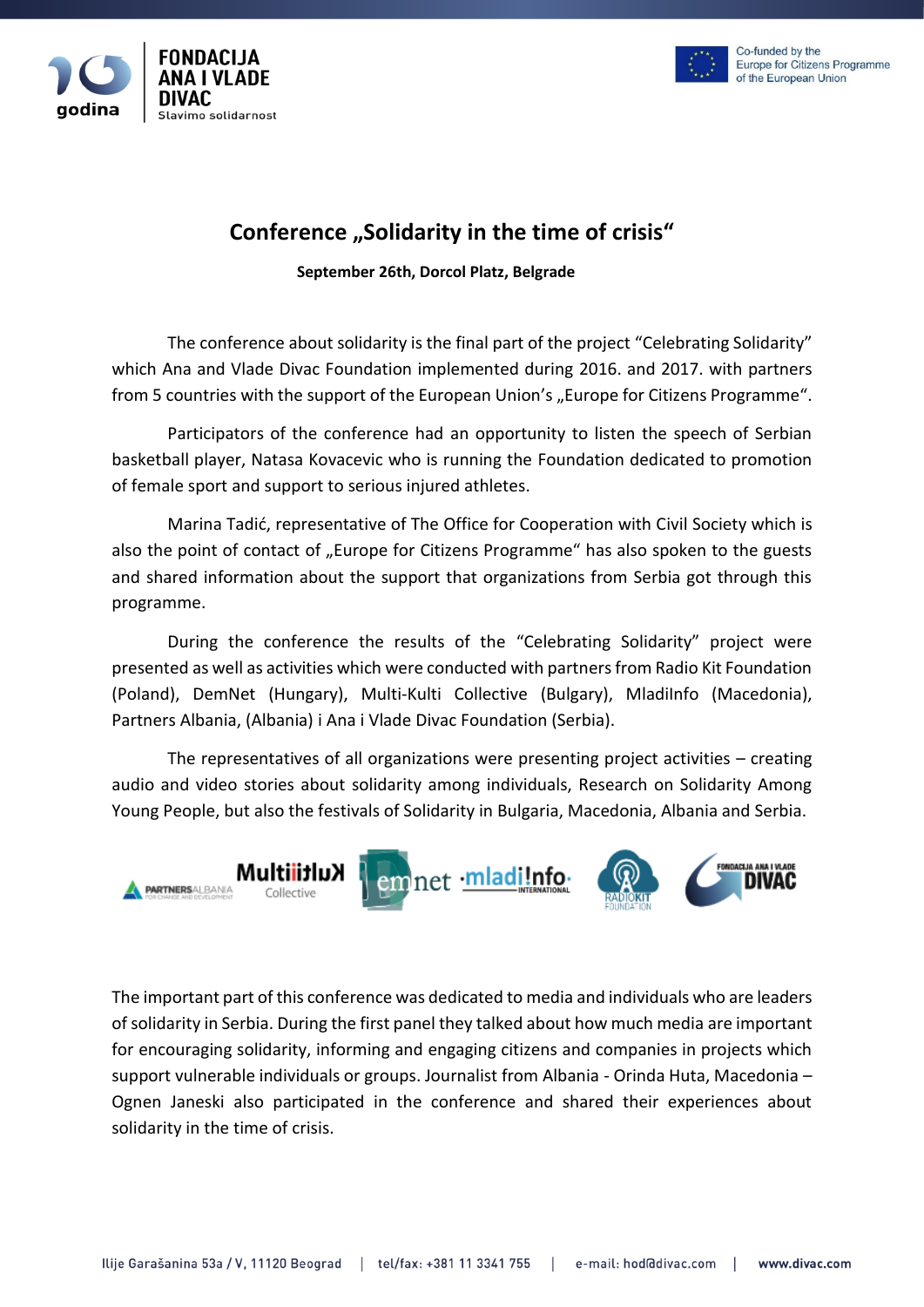

On the other panel participators met individuals who through their own efforts are helping people around them and some of them already have the activities in the whole region.



Co-funded by the Europe for Citizens Programme of the European Union

Humanitarian activities of this leaders of solidarity drive media attention, but they also motivate other people and companies to help and show solidarity.

A part of the conference was the travelling photo exhibition which could be seen in 10 cities in Serbia which and was created in cooperation with the Tanjug news agency whose photographs took photos in the times of crisis such as while catastrophic floods in May 2014. and the emigrant crisis which escalated in Europe in the summer of 2015.

Ana and Vlade Divac Foundation is thankful to everyone who was a part of the conference and shared beautiful and inspirational stories about solidarity and about how we can change society to become better.

We would like to share part of the letter which we got from one of the participators of the conference. "Today's conference, for me personally, was "the ocean" of the inspiration, proof that people who care really exist, that people who are ready to give the last atom of their strength when they now that they are doing the right thing, no matter how impossible the goal may seem", Adrian Nikačević, country director, Jesuit Refugee Service.

More about the project on Virtual Museum of Solidarity HERE: [www.museumofsolidarity.eu](http://www.museumofsolidarity.eu/)

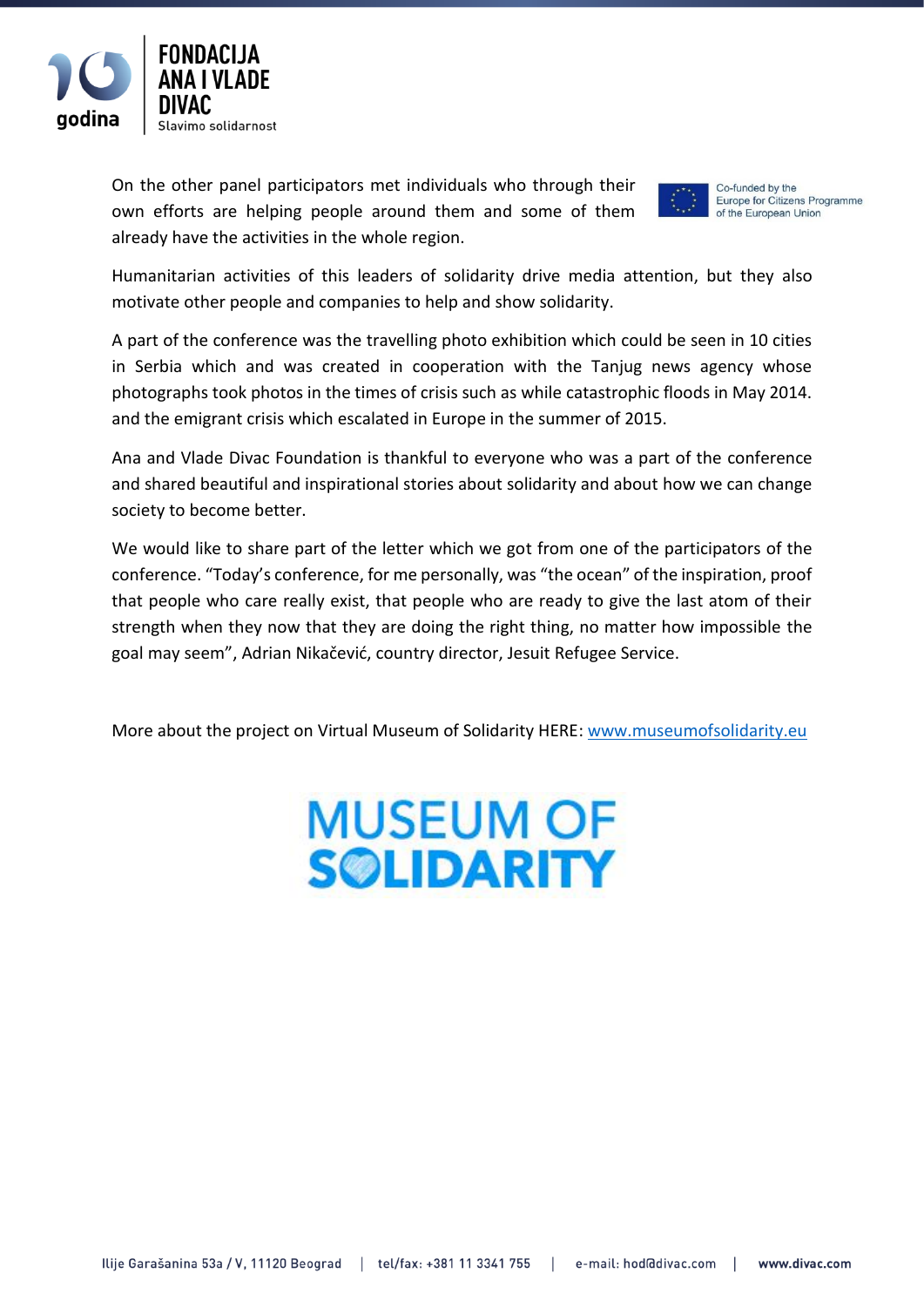



Co-funded by the Europe for Citizens Programme of the European Union

# Agenda of the conference "Solidarity in the time of crisis"

## **9:30 – Registration**

## **10:00 – Opening and introduction**

- Miša Stojiljković, journalist, moderator of the conference
- Ana Koeshall, director, Ana i Vlade Divac Foundation
- Marina Tadić, representative of The Office for Cooperation with Civil Society
- Natasa Kovačević, founder od Natasa Kovacevic Fundation

#### **10:15-11:30 – Presenting the results of the project "Celebrating Solidarity"**

- Hunor Kiralji, Hungary Presentation of the virtual Museum of Solidarity
- Erila Haska, Albania Presentation of the Research on Solidarity Among Young People in Albania, Bulgaria, Serbia, Macedonia, Poland and Hungary
- Vladimir Radinović, Poland/Serbia How we shot stories about solidarity?
- Presenting of the Festival of Solidarity –Bulgaria (Bistra Ivanova), Macedonia (Šemsedin Iljaz), Albania (Erila Haska) and Serbia (Uroš Delić)

#### **11:30-12:00 – Caffe pause**

# **12:00-13:00 – Panel: Important role of media in encouraging solidarity in the times of crisis**

- Tanja Šikić coordinator of humanitarian activities in RTS (Serbian National Television)
- Dijana Zdravković communications manager, Frankfurtske vesti, Serbia
- Ana Đokić journalist , Blic, Serbia
- Dragan Kujundžić director of the photography news agency Tanjug
- Ognen Janeski journalist and presenter, Macedonia
- Orinda Huta presenter and singer, Albania

#### **13:00-14:00 – Panel: Individuals – leaders of solidarity**